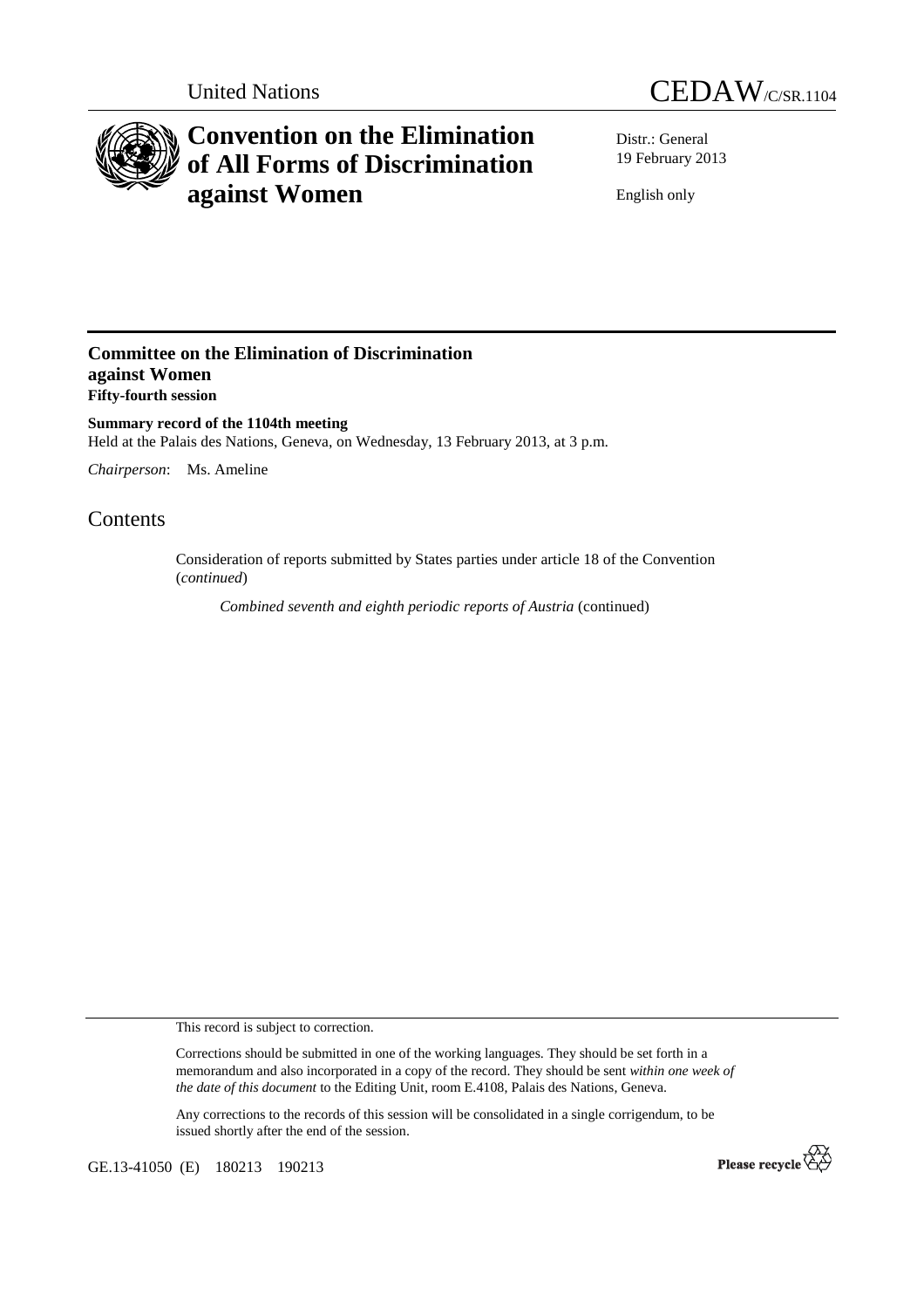*The meeting was called to order at 3 p.m.* 

 **Consideration of reports submitted by States parties under article 18 of the Convention** (*continued*)

*Combined seventh and eighth periodic reports of Austria* (continued) (CEDAW/C/AUT/7-8; CEDAW/C/AUS/Q/7-8 and Add.1; HRI/CORE/1/Add.8)

1. *At the invitation of the Chairperson, the members of the delegation of Austria took places at the Committee table.* 

#### *Articles 1 to 6*

2. **Mr. Tichy** (Austria) confirmed that his delegation would reply in writing to the question concerning the number of deaths of women due to domestic violence.

3. **Ms. Niavarani** (Austria) said that there were 30 shelters for women in Austria and that their financing was the responsibility of the federal provinces.

### *Articles 7 to 9*

4. **Ms. Schulz** said that several of the requirements for obtaining Austrian citizenship, especially those relating to mastery of German and minimum income, presented obstacles to migrant women with little formal education or low incomes, even if they had lived in Austria for many years. She asked whether the Government had seen evidence that the Citizenship Act had been implemented in a manner that had led to indirect discrimination and, if so, what measures it planned to take to prevent it.

5. **The Chairperson**, speaking in her capacity as an expert, asked how the Austrian Government planned to strengthen women's participation in the elections to the European Parliament, which was a major challenge for all European Union member States. She enquired as to whether the incorporation of a gender perspective in the procedure used to assess asylum cases was being discussed in the Austrian Parliament, as was the case in many other parliaments.

6. **Ms. Hayashi** asked what measures the Government had taken to increase women's representation in leadership positions at the provincial level of government, where women were underrepresented. She wished to know what measures were envisaged to increase the membership of women in judicial bodies, such as the Supreme Court and the Constitutional Court. Given the low representation of women in senior positions in the Foreign Office, she asked what kind of special assistance was provided to women diplomats to help them to adjust to new posts.

7. **Ms. Pfleger** (Austria) said that Austria took the view that naturalization or citizenship should come at the end of an integration process, at which point applicants were expected to possess a good knowledge of the German language, Austrian values and the Constitution, and a sufficient income to support themselves. In order to make citizenship easier to acquire for persons who might otherwise be at a disadvantage, a proposal had been made to amend the Citizenship Act so that citizenship could be granted after only six years of residence, with a longer time frame for meeting the minimum income requirement. The new conditions required applicants to demonstrate either a good level of German or three years of employment in an organization that was considered to meet the criterion of promoting the migrant's integration in Austrian society.

8. Gender-based persecution was recognized as grounds for seeking asylum in Austria, as was the threat of female genital mutilation. As part of the asylum procedure, applicants claiming that they faced gender-based persecution were interviewed by a woman official and were afforded a woman interpreter, if necessary.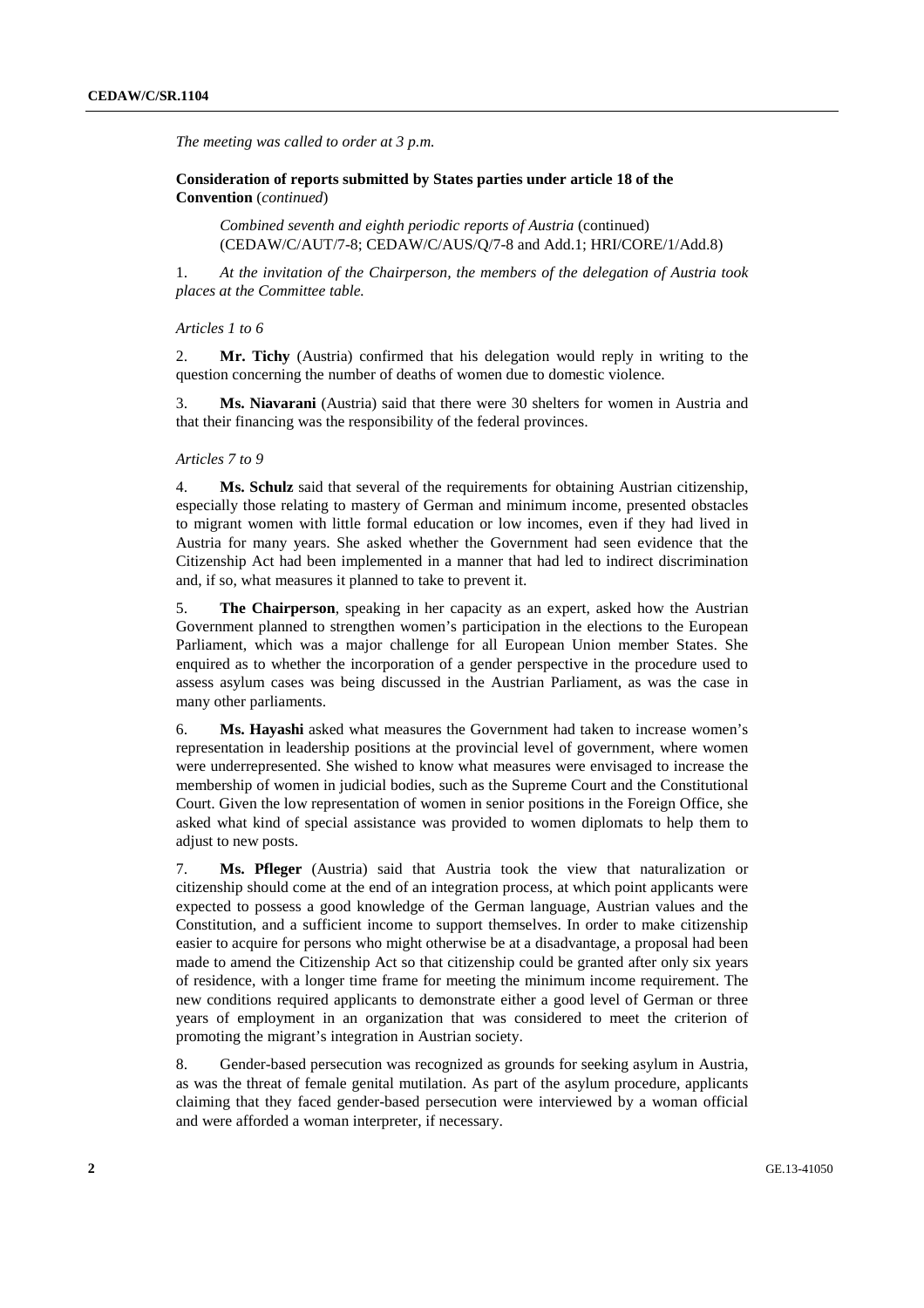9. **Mr. Tichy** (Austria) said that 5 of the 14 members of the Austrian Constitutional Court were women, including the Vice-President of the Court. The question of how Austria ensured the participation of women in the European Parliament, Austrian legislative bodies and provincial and local governments must be answered by the political parties, some of which accorded greater or lesser importance to quotas for women when nominating candidates. He would nonetheless transmit the Committee members' questions and comments to the authorities in Vienna.

10. Because of the global economic crisis, official development assistance had dropped to its lowest level to date and currently stood at 0.27 per cent of gross national product – a far cry from its long-term objective of 0.7 per cent. The authorities had every intention of restoring that figure to its previous level of 0.43 per cent over the course of 2013.

#### *Articles 10 to 14*

11. **Ms. Hayashi** requested information on the cause of stereotypical educational segregation, which resulted in disproportionately few female students in courses traditionally reserved for male students, such as the natural sciences. She asked what specific actions the Government envisaged taking in order to diversify educational choices for both male and female students and to promote the participation of women in academia. In view of the introduction of private employment law at Austrian universities, which entailed a shift from permanent to fixed-term employment contracts, she would be interested to know how the Government supported the careers of young women academics with families, who were held to increasingly higher professional standards.

12. **Ms. Acar** asked whether gender segregation according to academic discipline was also an issue among faculty members. She wished to know whether the 40 per cent quota for staff in university bodies also applied to administrative staff. If that was the case, she wondered whether the application of the quota had resulted in an increase in women's participation in university administrative posts at the expense of academic ones.

13. With regard to high-school dropout rates among girls with migrant backgrounds, she asked whether the relevant data were broken down by age, level of education and ethnic and national background, and what measures were being taken to address that situation. The problem appeared to be worst among certain groups of women migrants, especially from the Turkish community, many of whom had never attended school. Were there data on the age distribution of those women and the dates of entry into Austria? What types of education programmes were available to migrant women and what percentage of those women had access to them?

14. **Ms. Pomeranzi** asked whether the budget resources set aside by the Government for gender mainstreaming would be kept at their current level in 2014, given the European financial crisis. Along those same lines, she wished to know whether the Government planned to take temporary special measures in order to protect retired women, some of whom were at risk of falling below the poverty line. The same could be asked in relation to female migrant workers, many of whom performed precarious work, often on a part-time basis.

15. With reference to measures taken to combat sexual harassment in the workplace, she questioned whether the  $\epsilon$ 1,000 fine for sexual harassment or the  $\epsilon$ 360 fine for noncompliance with the rules on advertising vacancies would prevent such offences. Had authorities taken the structure of the Austrian economy into account when designing the National Action Plan for Gender Equality in the Labour Market and focused efforts to heighten transparency with regard to wages in enterprises where most women worked? Failing that, such efforts might not be effective in tackling discrimination against the majority of women.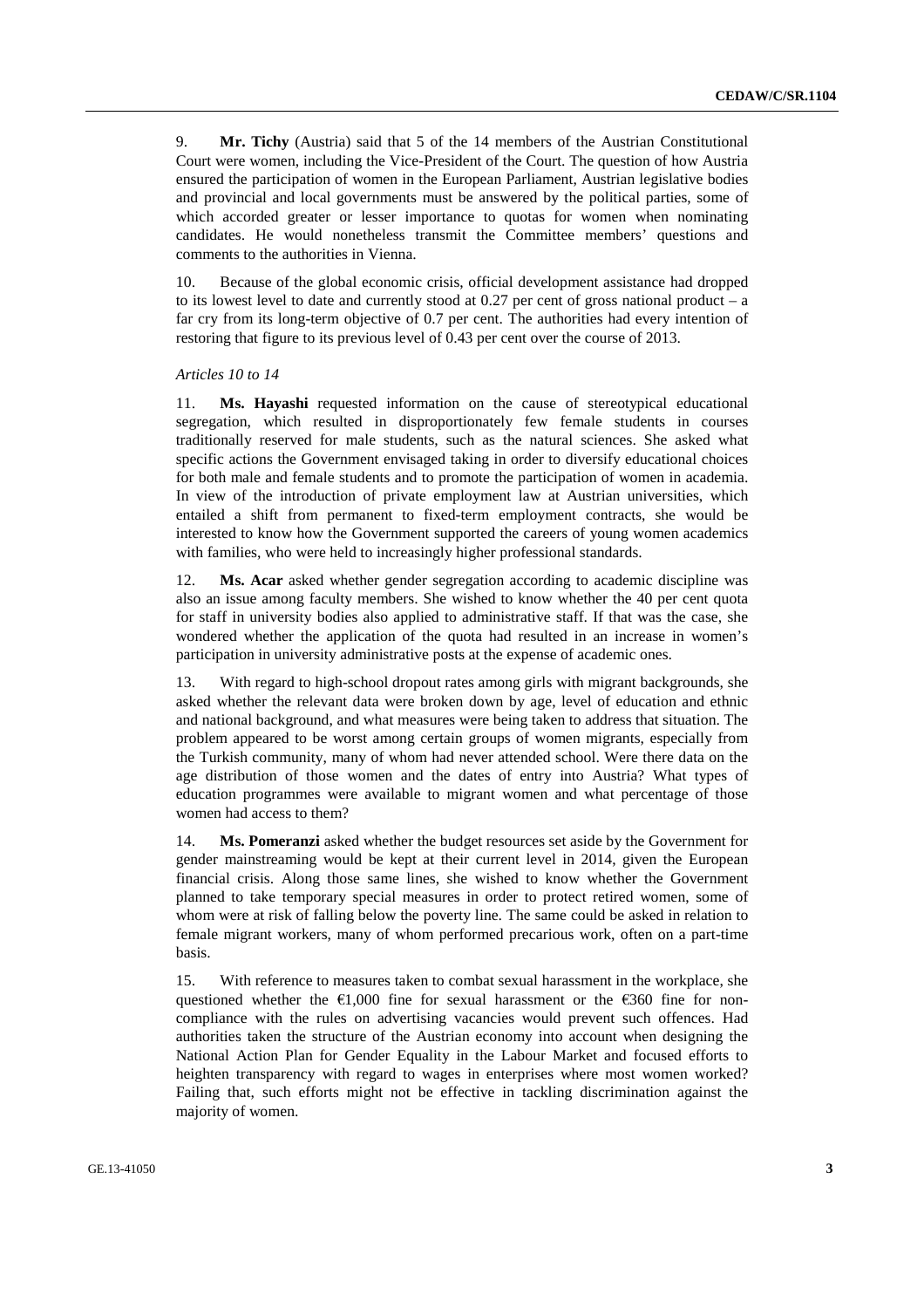16. **The Chairperson**, speaking in her capacity as an expert, said that she, too, was concerned at the impact of the European financial crisis on equal opportunities for men and women.

17. **Ms. Pimentel** requested additional information on the status of implementation of the measures described in the Austrian Report on Women's Health 2010/2011. She asked whether sufficient resources were allocated to women's health centres and whether comparable services were available throughout the country. Given that the cost of abortion was not reimbursed by insurance schemes, she wished to know what kind of financial assistance was available to poor, adolescent and other types of vulnerable women in order to enable them to exercise their sexual and reproductive rights fully.

18. **Ms. Hayashi** asked whether the Government had any plans to implement budget reductions or make moves towards privatization that might adversely affect women's health services and, if so, what measures it had taken to minimize their effects.

19. **Ms. Halperin-Kaddari** wished to know what progress had been made to remedy the underrepresentation of women in sports in Austria through the reorganization of the Women in Sports Commission of the Federal Sports Organization. She requested clarification of the extent to which the lack of relevant social insurance coverage was a factor in such underrepresentation and what measures had been taken to address that problem.

20. She asked what protections were afforded to unemployed or partially employed women who did not benefit from mandatory sickness and accident insurance, which was linked to income from gainful employment. She requested additional information on the pension scheme, in the light of reports that old-age pensions for men in 2010 had been double those of women, thus putting certain women at risk for poverty.

21. **Ms. Bareiro-Bobadilla** said that the State party should give priority to updating its core document (HRI/CORE/1/Add.8), which dated from 1992. Although some 41 per cent of the total number of persons working in agriculture and forestry were women and 38 per cent of agricultural holdings in 2009 were managed by women, women remained grossly underrepresented in agricultural policymaking positions. Perhaps it was time for the Government to consider introducing temporary special measures, such as statutory quotas, in order to accelerate the de facto political and social equality of rural women in Austria. Such quotas had proved to be particularly effective in situations where there was evidence of clear resistance to women leadership and participation in decision-making. By establishing such measures, the State party would be giving effect not only to article 14 but also to article 5 (a) and (b) and article 7 (b) and (c) of the Convention.

22. Since the Programme for Rural Development would end in 2013, she wished to know whether a new plan was being developed and, if so, what the level of participation of rural women in its development and size of its budget would be. She also asked whether women asylum seekers in rural areas were subjected to discrimination and whether measures had been taken to prevent multiple forms of discrimination against such women.

### *Articles 10 to 14*

23. **Ms. Nguyen** (Austria), in response to the Committee's questions on the measures of support given to women at the international level, said that special emphasis had been placed on increasing the representation of women in the diplomatic service. Targeted measures had been taken to help women to transfer abroad and settle in new locations. Article 30 of the Federal Diplomatic Statute required heads of mission to provide support to new female employees by assisting them to find schools for their children and a suitable place to live and supporting the efforts of their spouses to find employment. Such measures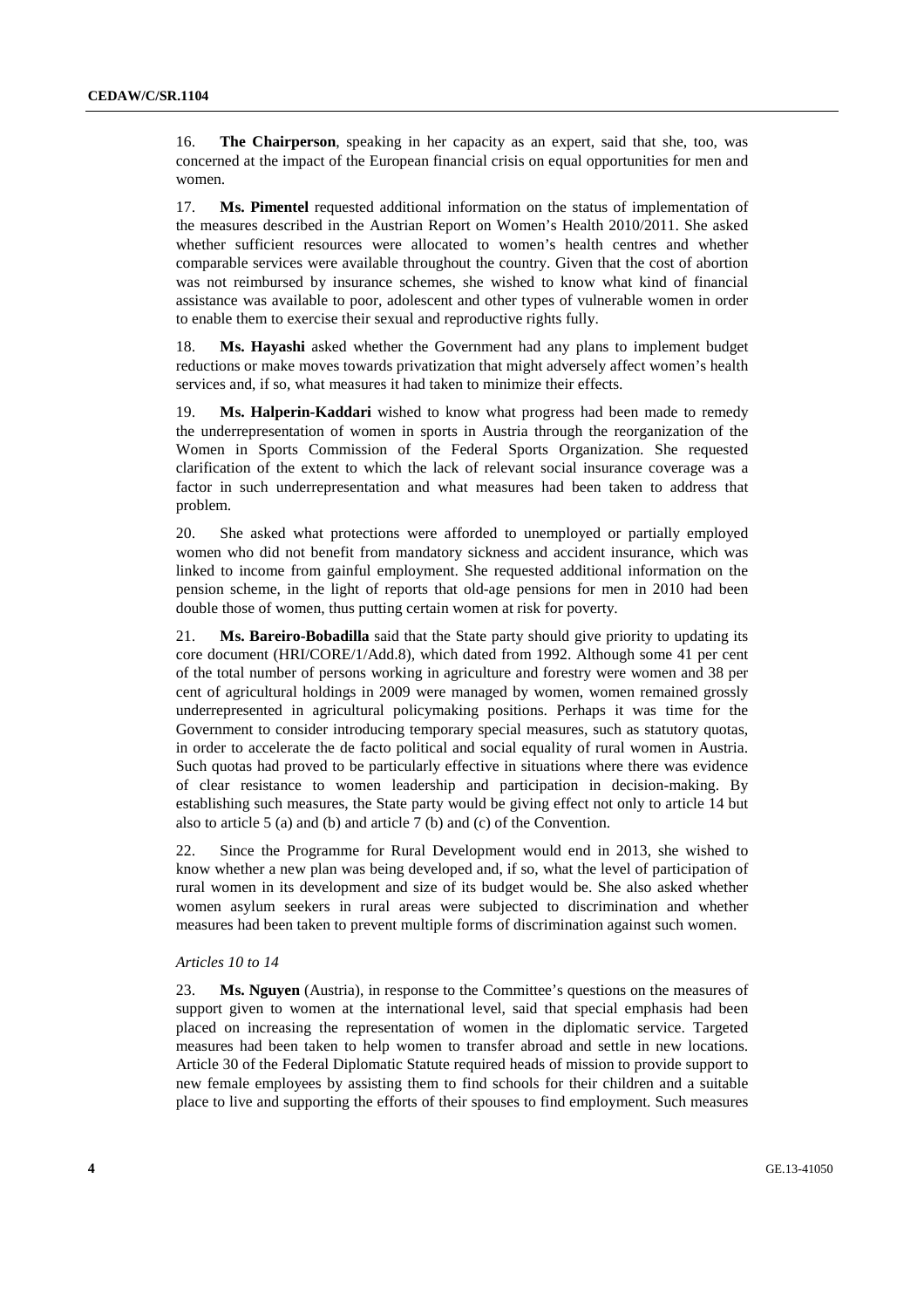had helped to increase the number of women diplomats; however, more needed to be done to increase the number of women in higher level posts.

24. **Mr. Manquet** (Austria) said that the share of women in the Supreme Court was lower on average than in the other national courts, with women comprising 17 out of 58 members. However, improvements had been made; half of the last 10 members appointed to the Supreme Court, for example, were women.

25. **Ms. Guggenberger** (Austria) said that gender segregation in various fields of study in schools was still a major challenge. Fifteen of the 55 measures specified under the National Action Plan for Gender Equality in the Labour Market pertained to education. They included initiatives to improve women's educational and career chances, such as special teacher training courses, gender-sensitive career orientation courses and educational counselling. Gender segregation seemed to be most pronounced in pupils from migrant backgrounds, affecting the choice of schools that the children attended, areas of study, career choices and overall academic performance. The Government had data on early school leavers and the number of girls who had not completed their education.

26. Co-education had been mandatory in public-run schools since 1975 in Austria and had since been widely accepted. However, co-education had yet to lead to equality in the school system. The Government had therefore sought to raise awareness among boys and girls of their full potential and challenge gender stereotypes. The Ministry of Education had launched a teacher training initiative on the issue. Overall, the State party had been making strong progress on gender equality, but the Government was committed to further increasing its focus on gender studies in future and planned to make such topics mandatory for teacher training courses.

27. Another key priority for the Ministry of Education was to extend the availability of gender-sensitive career orientation courses and educational counselling and to widen access to all school subjects. Career orientation had been made a subject in its own right at the new type of school, the "Neue Mittelschule". Technical and textile handicrafts were now mandatory subjects for boys and girls alike to counteract gender stereotypes. By 2030, career orientation would become a mandatory subject for all public university teacher training courses.

28. **Ms. Perle** (Austria) said that the Government had focused on a number of areas to increase the representation of women in higher education, including gender segregation and the choice of studies, gender quotas and collective agreements between public universities and the Ministry of Education. The Ministry of Science and Research had been working to increase women's representation in technical studies by raising women's awareness of such courses through school advisory services and by launching projects to promote technical and scientific subjects. The compulsory 40 per cent quota for women's representation at universities had produced favourable results, with a quota of nearly 50 per cent being reached at the vice-rector level. However, more progress needed to be made at the rector level, given that there were only five female rectors in 2013. The agreement between the Ministry of Education and universities was another very important tool to increase women participation. Such contracts included measures to increase the number of women in decision-making roles, improve the hiring process and assist women to reconcile their family and career obligations. As the collective agreement had only come into effect in 2009 it was too early to draw conclusions, but so far it had appeared that the transparent procedures and clear criteria had proved effective in helping women to succeed. In an attempt to eradicate as many gender disparities as possible in higher education, the Ministry planned to carry out an in-depth evaluation to determine its next steps.

29. **Ms. Fehringer** (Austria) said that unfortunately women's pensions in Austria continued to be very low, on average only half those of men. In order to prevent women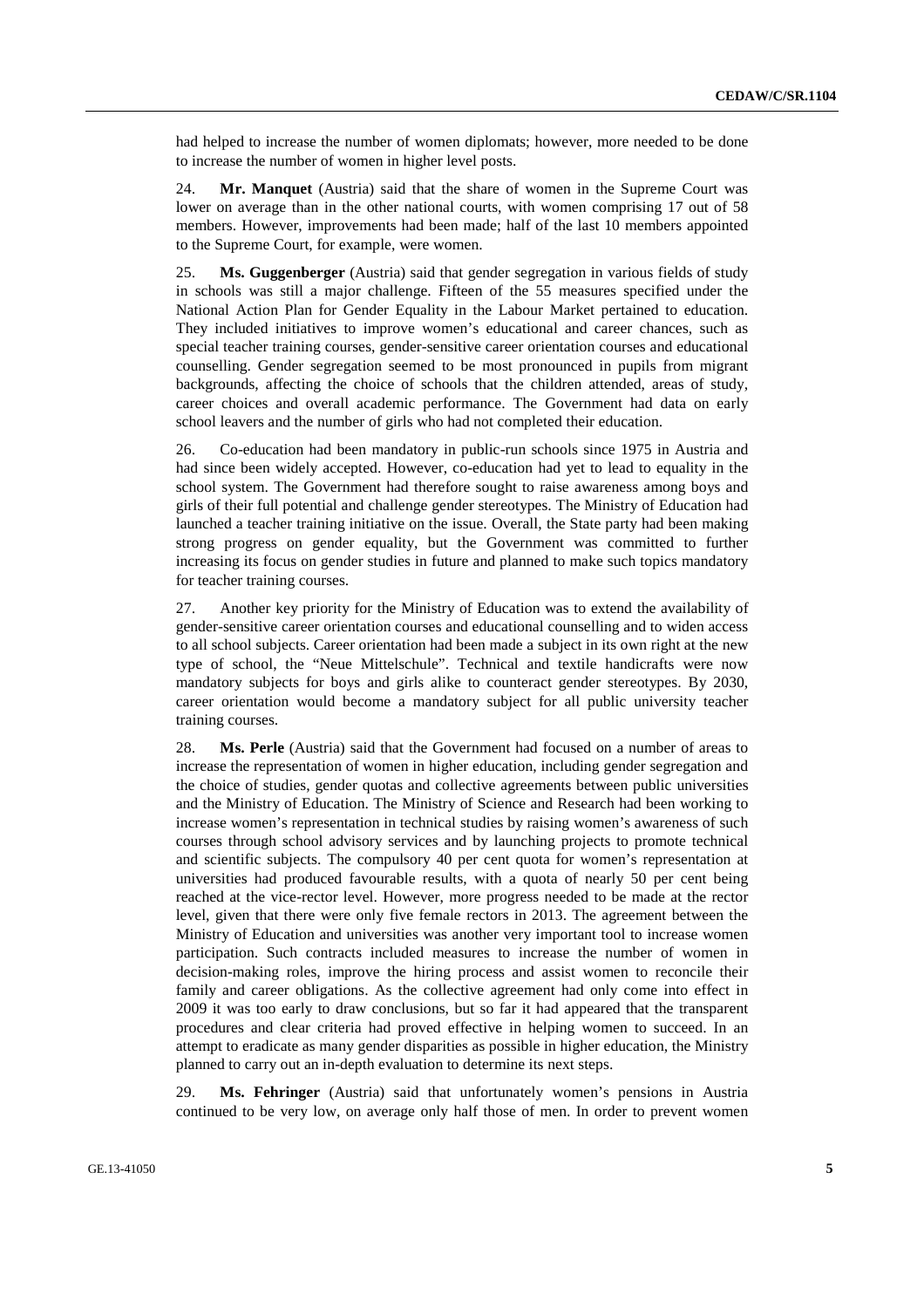from falling into poverty, the Government had been taking steps to encourage women to find full-time employment. Special campaigns had been introduced to demonstrate the adverse effects of working part-time on women's overall earning potential and pensions. The Government was aware that additional measures were required to enable women to work full-time. It had thus invested more money in childcare facilities, sought to increase paternal leave and begun plans to encourage men to participate in childcare. A policy had also been introduced that took into account periods spent in caring for children in calculations of pension funds and pension contribution periods.

30. Migrant women workers were in an especially vulnerable position in the labour market. The State party had thus taken special steps such as counselling services, German language courses and other initiatives to empower migrant workers and fight against discrimination.

31. In response to the Committee's question on damages awarded for sexual harassment, she said that the minimum amount a woman could expect to receive in damages was set at  $€1,000$  and the maximum amount was unlimited. In addition, Austria was one of the few European Union Member States in which the concept of multiple discrimination had been defined in legislation, under the Equal Treatment Act, which enabled women in such cases to receive higher damages.

32. Turning to social security insurance, she said that every person in Austria had access to the needs-tested minimum benefit system as a last resort for health-care provisions, regardless of their employment status.

33. **Mr. Bechina** (Austria) said that the measures listed in the National Action Plan on Disability had already been incorporated into the budget for 2012. The Government had no fixed figures in place for future budgets to date, as it wished to remain flexible so as to meet the possible gender mainstreaming needs of persons with disabilities.

34. **Ms. Fehringer** (Austria) explained that as the economic crisis was so recent, it would be very hard to evaluate its effect on the gender pay gap at the present time. It was clear, however, that the economic crisis had specifically affected women. Initially, when the automotive and manufacturing industries started to make cuts, men had been primarily affected; however, there had been a clear rise in women unemployment in 2012 as austerity measures hit the tertiary sector, which had employed a large number of women. As women were still not equally represented in the labour market it was probable that the figures would show that they suffered most of the adverse effects of the economic crisis.

35. **Ms. Konstatzky** (Austria) clarified that the figure of  $\epsilon$ 360 for vacancy announcements that failed to list starting salaries was considered an administrative penalty rather than damages. It was the maximum penalty that the Ombud for Equal Treatment could impose on companies that ignored the policy. A Government study in February 2012 showed that only 866 out of 4,376 vacancy announcements had failed to provide such information.

36. **Ms. Stamm** (Austria) said that as a result of the Government women's health report, it was clear that vulnerable women had higher health risks than other women. The State party had been working to give those women better access to health care by providing literature and information for migrants and streamlining the mother and child examination scheme established in 1974. Under the scheme, any woman who was not covered by social insurance could receive medical examinations free of charge.

37. In response to the Committee's questions regarding abortions in Austria, she explained that no obligation existed to register an abortion, and only official hospital records provided statistics on abortion. Those statistics indicated that medically indicated abortions were decreasing. Most abortion clinics, however, were privately operated, and a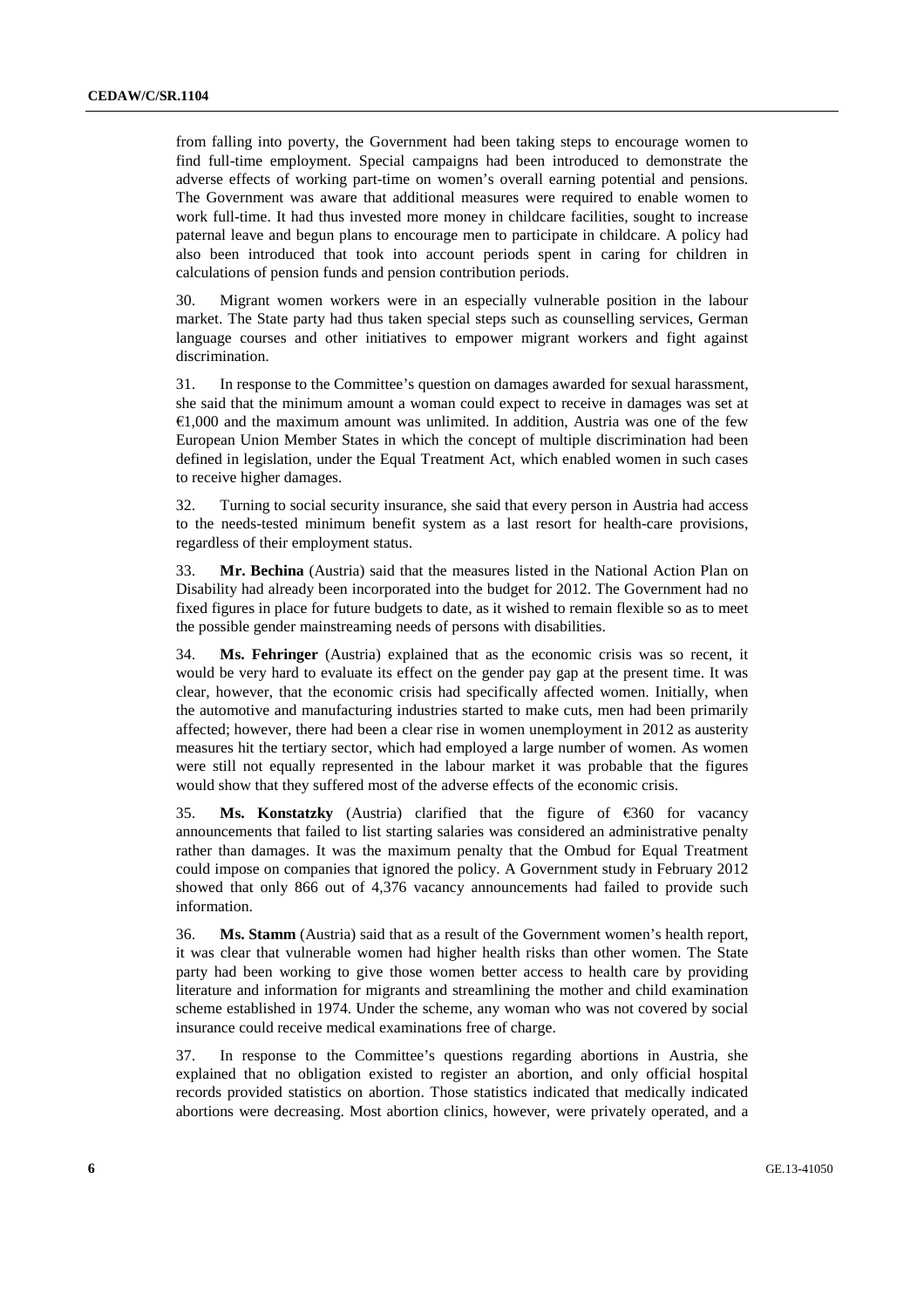debate in Austria had begun to find ways of obtaining statistics from such establishments. In the Government's view, it was imperative to implement measures for counselling and sexual education. It had thus introduced several initiatives such as the "First Love" project and specific counselling centres for young people to provide health checks and information on contraception methods and HIV/AIDS prevention. Women also had access to information from the Austrian Family Planning Association and the various women's health-care centres.

38. **Ms. Niavarani** (Austria) said that the Ministry of Sport had adopted a wider gender mainstreaming approach to its sports project for women and girls. It promoted gender equality in sport by encouraging the appointment of women to sports bodies, greater representation in the media and an equal distribution of resources between the sexes, including equal prize monies and fees. The project also sought to raise public awareness about the issue of sexual violence in sport.

#### *Articles 15 and 16*

39. **Ms. Rainer** (Austria) said that the number of farms headed by women had increased significantly in the past 10 years owing in part to the high level of participation of women farmers in educational programmes. While 37 per cent of agricultural businesses were currently led by women, the share and size of such businesses were decreasing. A working group set up under the Programme for Rural Development to provide equal opportunities for women was seeking to increase women's participation in local decision-making bodies, as decision-making positions in rural areas were still predominantly held by men. Life in rural areas was increasingly unattractive for young women, leading them to migrate to urban areas, especially women aged between 18 and 26. Regional workshops focusing on equal opportunities for men and women and special training courses for civil servants to increase awareness about gender equality had been organized to promote gender equality. A prize for the best project to promote gender equality was awarded in 2012 to an organization involved in increasing women's political participation, under the Programme of Rural Development, and management courses specifically tailored for women were planned for 2013.

40. **Mr. Tichy** (Austria) said that his Government had been working with France to ensure continued funding of the budget of the European Union devoted to rural women.

41. **Ms. Haidar** wished to know how the remedies for women victims of multiple discrimination was determined and what was being done to prevent such discrimination.

42. **Ms. Schulz** said that although full-time employment was a guarantee against poverty, the present economic situation had resulted in fewer full-time positions, especially among women. She wished to know whether any measures were in place to make up for the lack of full-time employment. Commending the National Action Plan on Gender Equality in the Labour Market and the law on pay transparency, she observed, however, that there had been no change in the gender pay gap since 1997. She wondered whether there were plans to step up measures to bridge the gap and whether Austria had any State entity that dealt with cases of unequal remuneration directly. Noting the measures to assist young women diplomats, she asked whether any steps had been taken to help diplomats' wives to find employment in their host countries.

43. **Ms. Bareiro-Bobadilla**, drawing attention to article 4 (a) of the Convention, would appreciate hearing the delegation's views on the need for temporary special measures to remedy the lack of women in leadership positions in rural areas.

44. **Ms. Belmihoub-Zerdani**, commending the Austrian delegation, comprising 15 women and 5 men, on their thorough replies, said that she regretted that the ratio of men to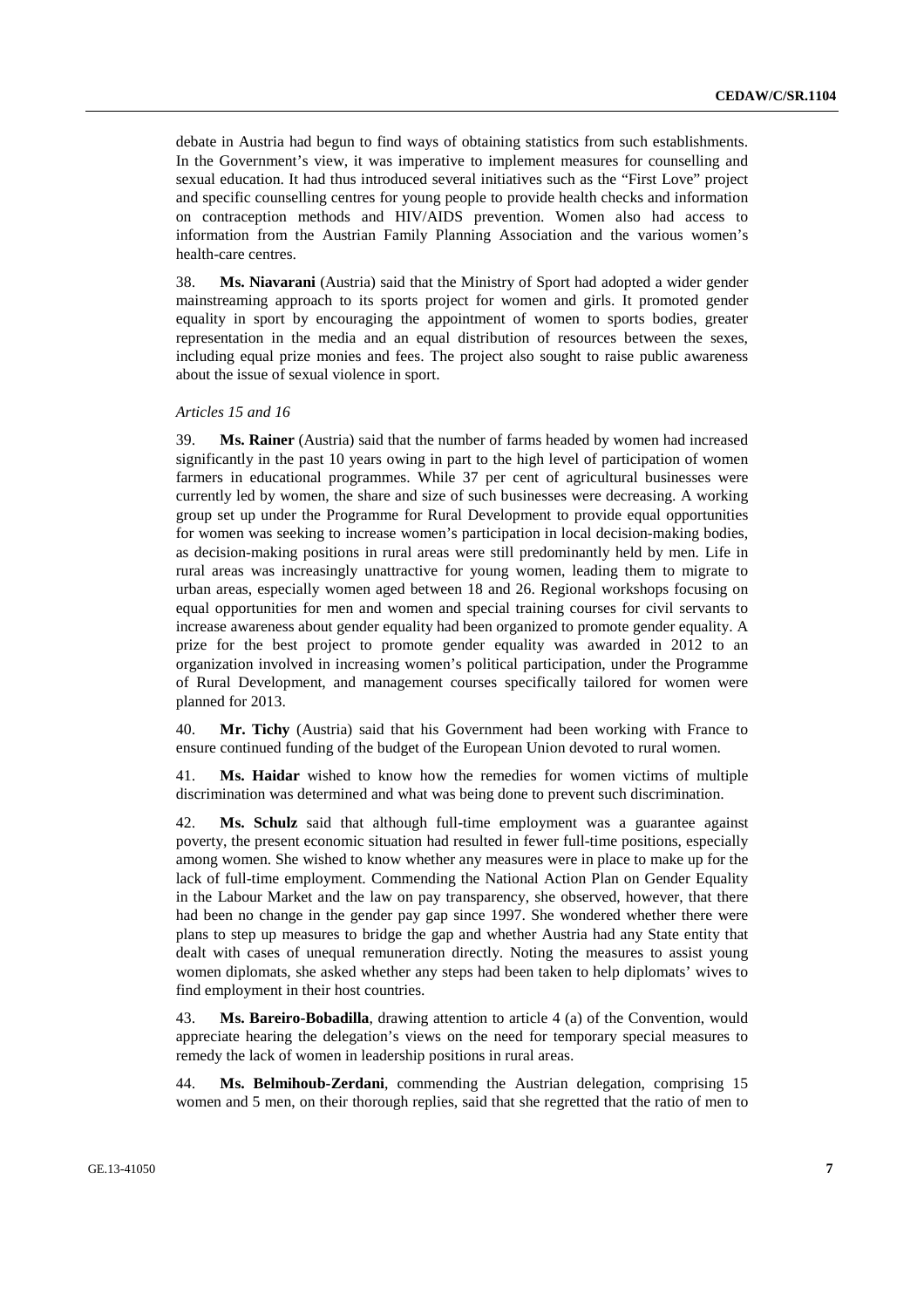women in decision-making positions was all too often very different. She urged the delegation to promote the Convention at home and abroad on its return.

45. **Ms. Halperin-Kaddari** sought further clarification on discrepancies in pensions. It was not clear whether the policy of taking into consideration child-rearing years in the calculation of pensions involved only government pension schemes or extended to private pension schemes as well.

46. **Ms. Šimonović** wished to know how many men in Austria had taken the one-month paid paternity leave since its introduction in January 2011.

47. **Ms. Fehringer** (Austria) said that the lack of full-time employment was a feature of the current labour market affecting both men and women. In an effort to eliminate stereotypes, her Government was trying to encourage women to take up alternative careers and pursue better paid jobs. Her Government was considering extending the requirement of staff income reports and pay transparency provisions to firms with less than 250 employees and requiring companies to submit reports of measures to promote women at the workplace. It was true that progress was needed on increasing the representation of rural women in leadership positions. The calculations of pension schemes referred only to government pensions, which accounted for almost 95 per cent of pensions in Austria. Unlike some other countries, Austria did not have an extensive private pension system. There were several bodies that dealt with claims of multiple discrimination against women, including the Federal Equal Treatment Commission and the Ombud for Equal Treatment. An association for litigation against discrimination, funded by the Government, also helped such women, especially in cases of discrimination on religious and ethnic grounds.

48. **Ms. Konstatzky** (Austria) said that a series of workshops on sexual harassment and harassment on the grounds of ethnicity and age had been held throughout the country.

49. **Ms. Rainer** (Austria) said that while the targets for women in decision-making positions had not been met in rural areas, the share of women in such positions averaged 39 per cent nationwide.

50. **Ms. Sinnmayer** (Austria) said that the Federal Chancellery had issued a decree in 2012 requiring companies to commit to gender equality.

51. **Ms. Fehringer** (Austria) said that in accordance with legislation on the foreign services, heads of mission was under a legal obligation to support the efforts of the spouses of diplomats to find employment in the host State, and Austria had concluded agreements with other countries to improve access to host labour markets. She added that an organization of family members of diplomats, supported financially and logistically by the Foreign Ministry, was entrusted with the task of helping spouses of Austrian diplomats returning to Austria to find employment.

52. **Ms. Halperin-Kaddari**, wanted to know whether there were any data on the extent of forced marriages in Austria. Noting that the 2010 law on registered partnerships concerned only same-sex couples, she wished to know what protections were offered to unmarried women living in partnerships, including, for example, maintenance to women leaving such relationships. Was there legislation allowing for the sharing of assets acquired during partnerships? She requested further information on the principle of fault in divorce cases and how that principle affected women in financial terms. She would appreciate information on the marital property regime in Austria. Lastly, it would be useful to have information on child custody procedures.

53. **Mr. Bechina** (Austria) said that registered partnerships were still limited to samesex couples. However, the restriction to same-sex couples was currently being challenged before the Constitutional Court. Turning to the question concerning the financial implications of showing-of-fault requirements for divorce, he said that alimony no longer